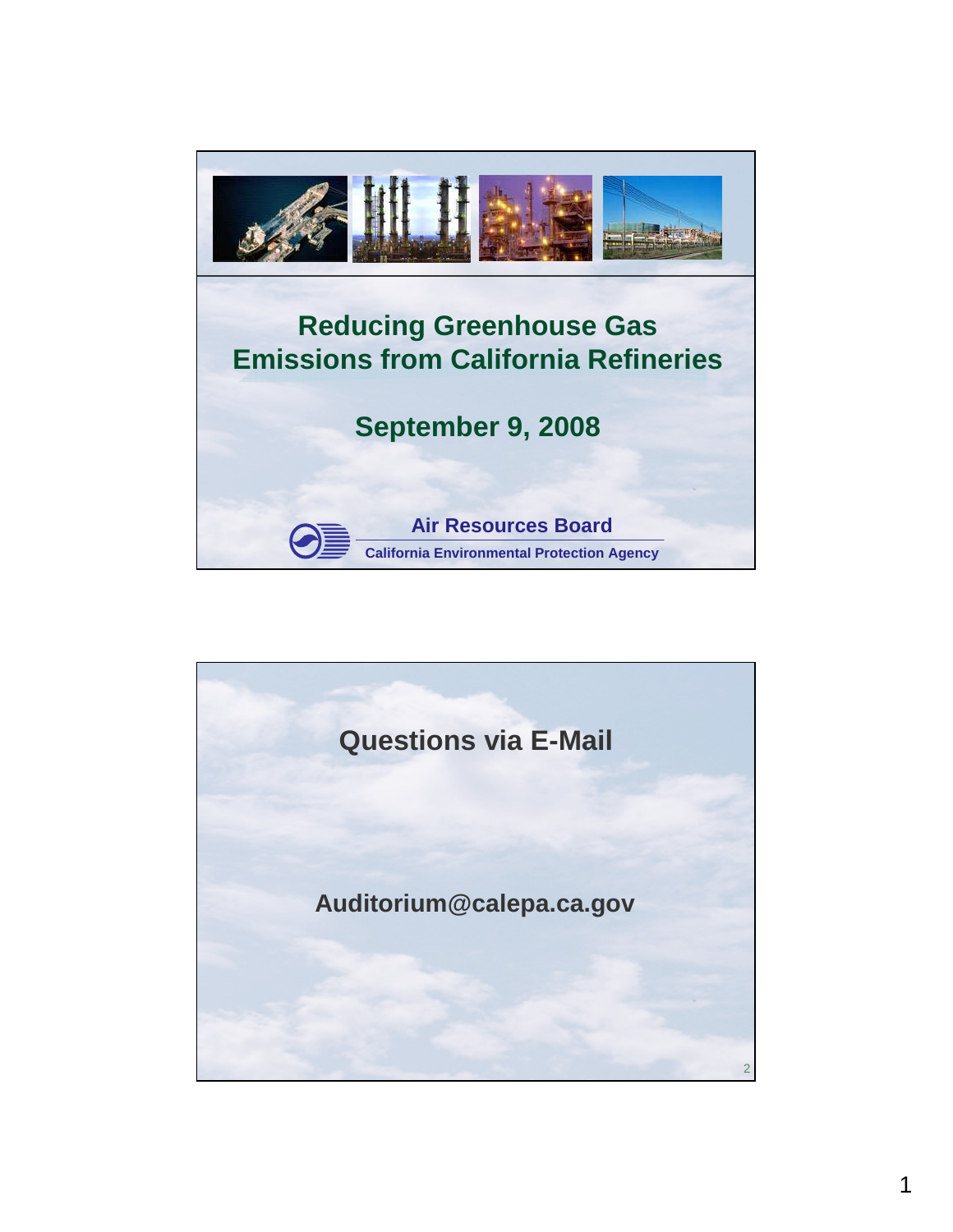

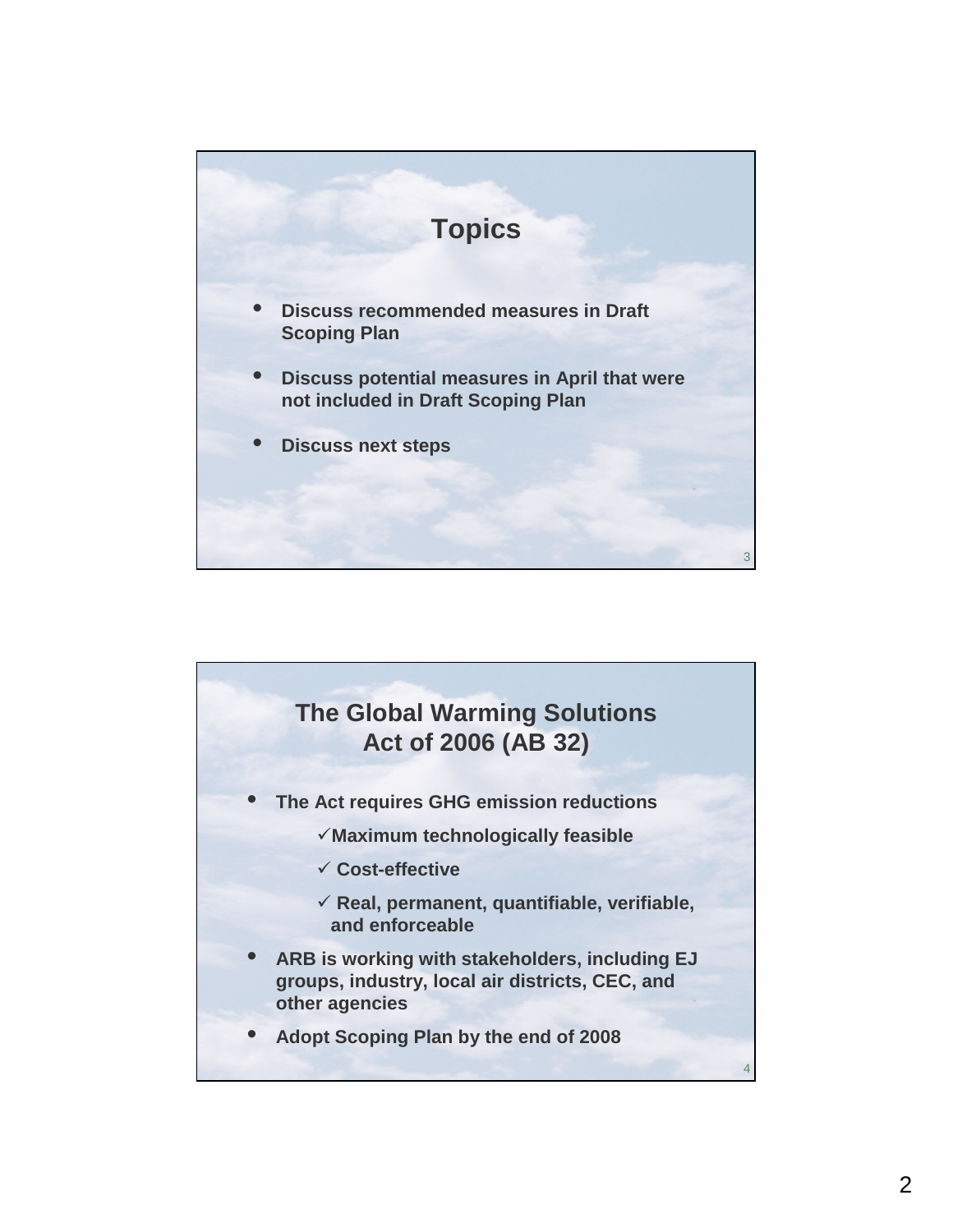

|                                                 | <b>Potential GHG</b><br><b>Reduction (MMT</b><br>CO <sub>2</sub> eq.) |               |                                                                                                                                         |
|-------------------------------------------------|-----------------------------------------------------------------------|---------------|-----------------------------------------------------------------------------------------------------------------------------------------|
| <b>Potential Measure</b>                        | <b>April</b>                                                          | <b>August</b> | <b>Comment</b>                                                                                                                          |
| Replace and/or retrofit low<br>efficiency units | $\overline{\mathbf{3}}$<br>(0.6)                                      | 1             | <b>April's assumption:</b><br>Replacement of 20% of all<br>units. (Includes math error)<br>Now: Increase efficiency of<br>50% of units. |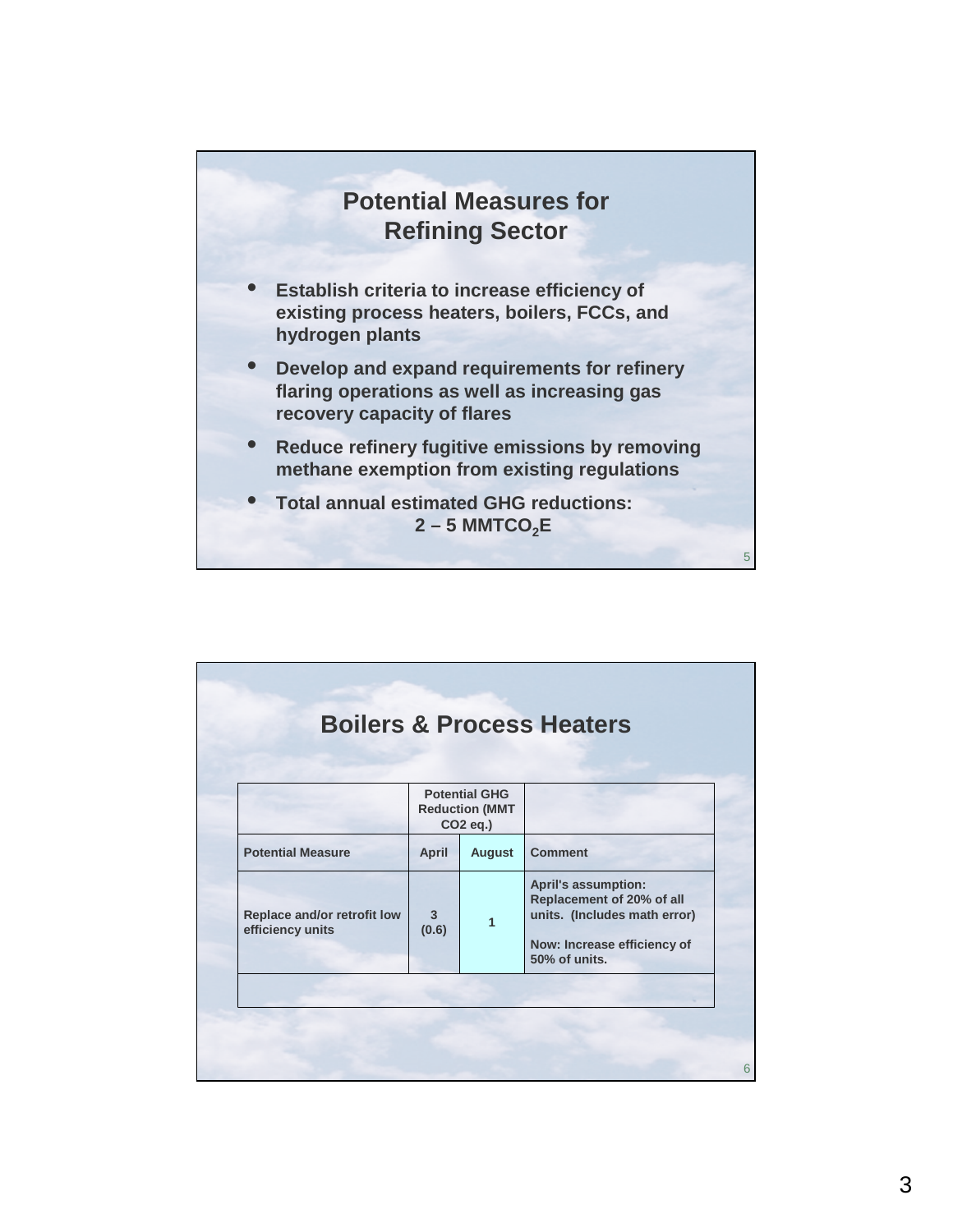|                                              | <b>Potential GHG</b>                          |               |                         |
|----------------------------------------------|-----------------------------------------------|---------------|-------------------------|
|                                              | <b>Reduction (MMT</b><br>CO <sub>2</sub> eq.) |               |                         |
| <b>Potential Measure</b>                     | <b>April</b>                                  | <b>August</b> | <b>Comment</b>          |
| <b>Install FCC power</b><br>recovery turbine | N/A                                           | 0.5           | Not considered in April |

|                                                                                       |              | <b>Potential GHG</b><br><b>Reduction (MMT</b><br>CO <sub>2</sub> eq.) |                                                                                            |
|---------------------------------------------------------------------------------------|--------------|-----------------------------------------------------------------------|--------------------------------------------------------------------------------------------|
| <b>Potential Measure</b>                                                              | <b>April</b> | <b>August</b>                                                         | <b>Comment</b>                                                                             |
| <b>Improve the Catalyst Type</b><br>(reducing the carbon<br>formation on FCC catalyst | 0.6          | 0.8                                                                   | Previous assumption: 10%<br>reduction of total FCC<br>emissions.<br>Now: based on 4 units. |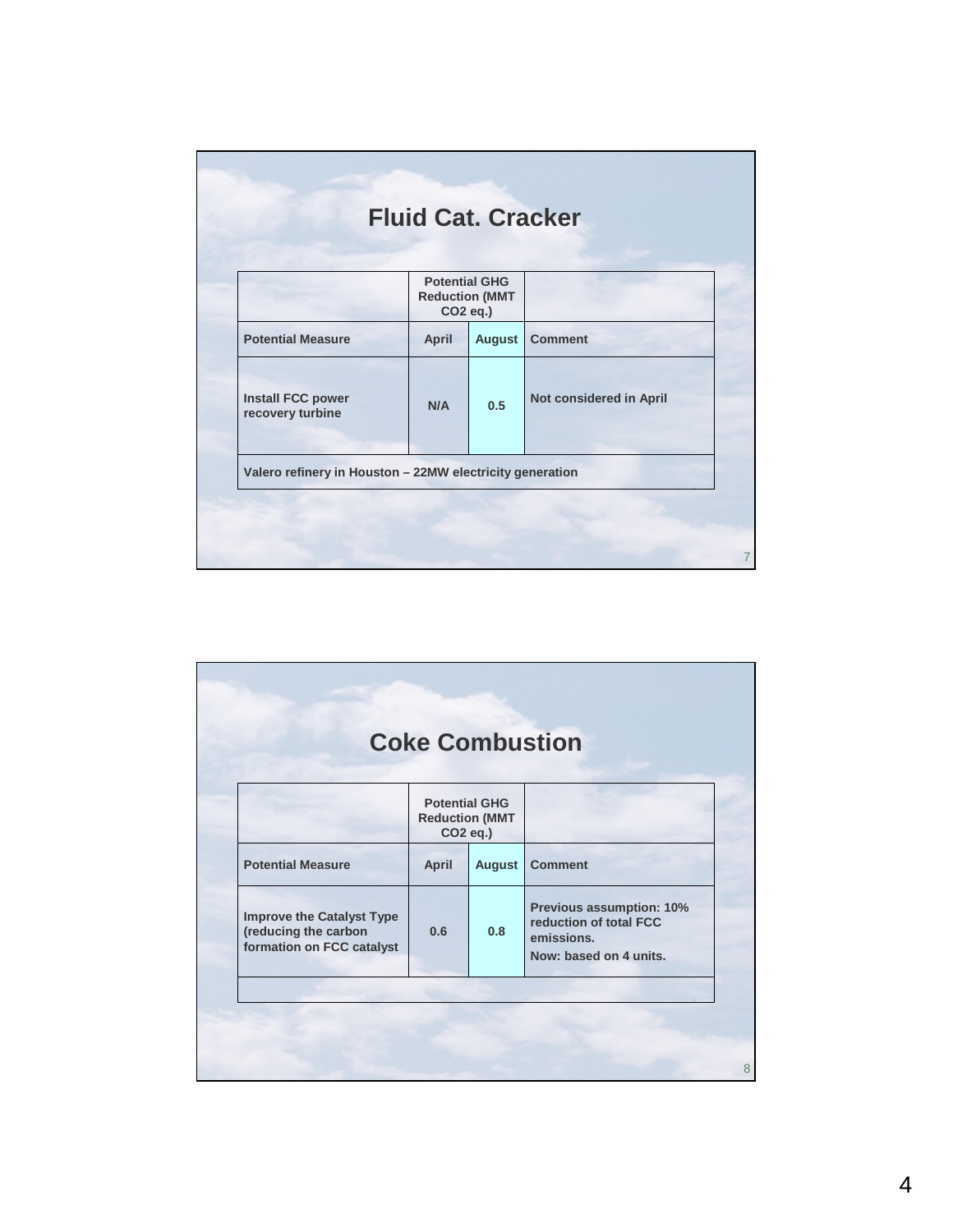|                                                                             | <b>Potential GHG</b><br><b>Reduction</b><br>(MMT CO2 eq.) |               |                                                                                                                      |
|-----------------------------------------------------------------------------|-----------------------------------------------------------|---------------|----------------------------------------------------------------------------------------------------------------------|
| <b>Potential Measure</b>                                                    | <b>April</b>                                              | <b>August</b> | <b>Comment</b>                                                                                                       |
| <b>Retrofit Steam Methane</b><br><b>Reformer for CO2 Capture</b><br>$\star$ | N/A                                                       | 1             | <b>Not Considered in April</b><br>Now: ~20% GHG reduction<br>based on 2004 emission of<br>all H <sub>2</sub> plants. |

|                                                           | (MMT CO2 eq.) | <b>Potential GHG</b><br><b>Reduction</b> |                                                |
|-----------------------------------------------------------|---------------|------------------------------------------|------------------------------------------------|
| <b>Potential Measure</b>                                  | <b>April</b>  | <b>August</b>                            | <b>Comment</b>                                 |
| <b>Increase Gas Recovery</b><br><b>Capacity of Flares</b> | 0.2           | 0.3                                      | <b>Revised flare emissions</b><br>since April. |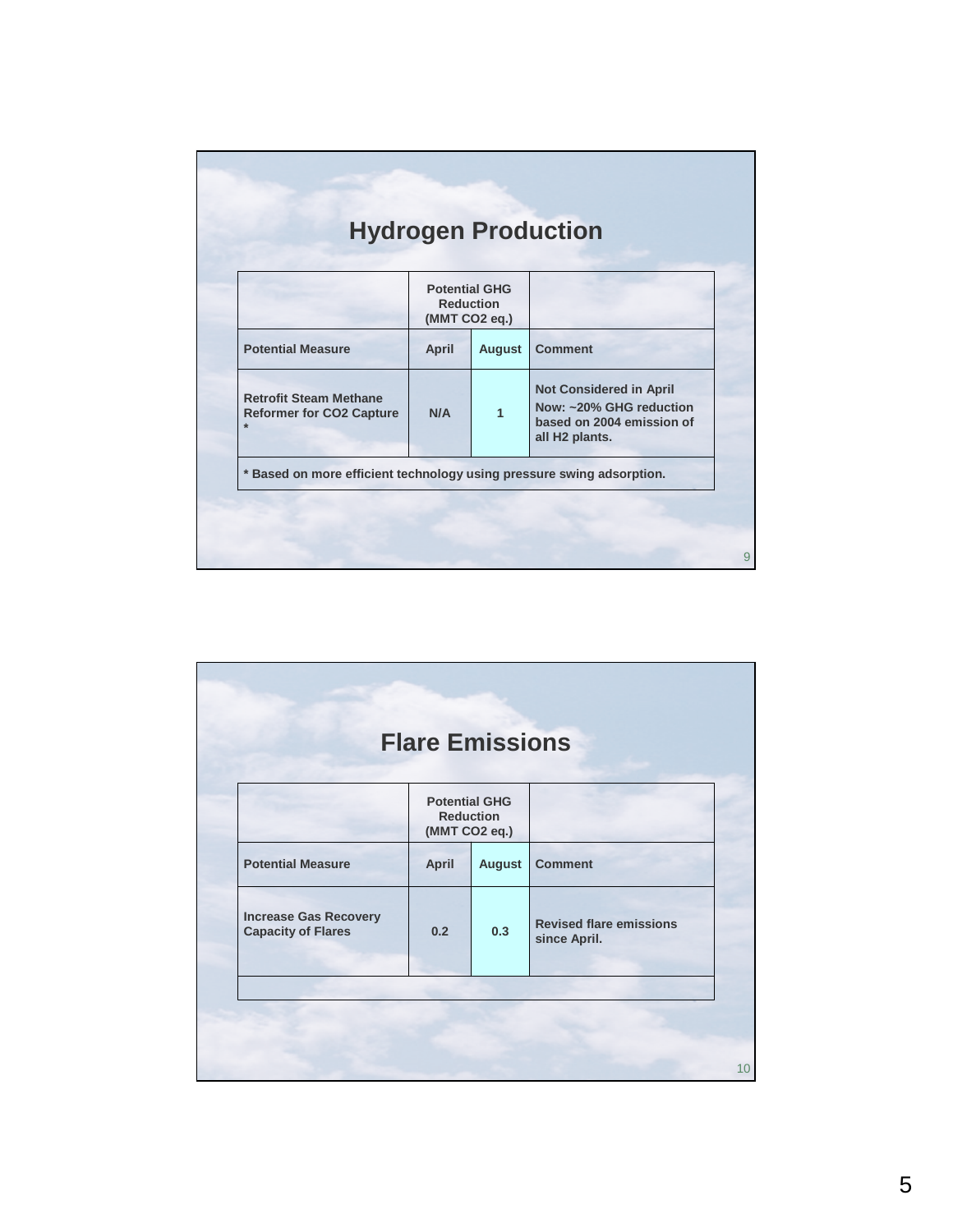|                                             | <b>Potential GHG</b><br><b>Reduction</b> | (MMT CO2 eq.)     |                |  |
|---------------------------------------------|------------------------------------------|-------------------|----------------|--|
| <b>Potential Measure</b>                    | <b>April</b>                             | <b>August</b>     | <b>Comment</b> |  |
| <b>Removing Methane</b><br><b>Exemption</b> | 0.03                                     | $0.01$ to<br>0.02 |                |  |

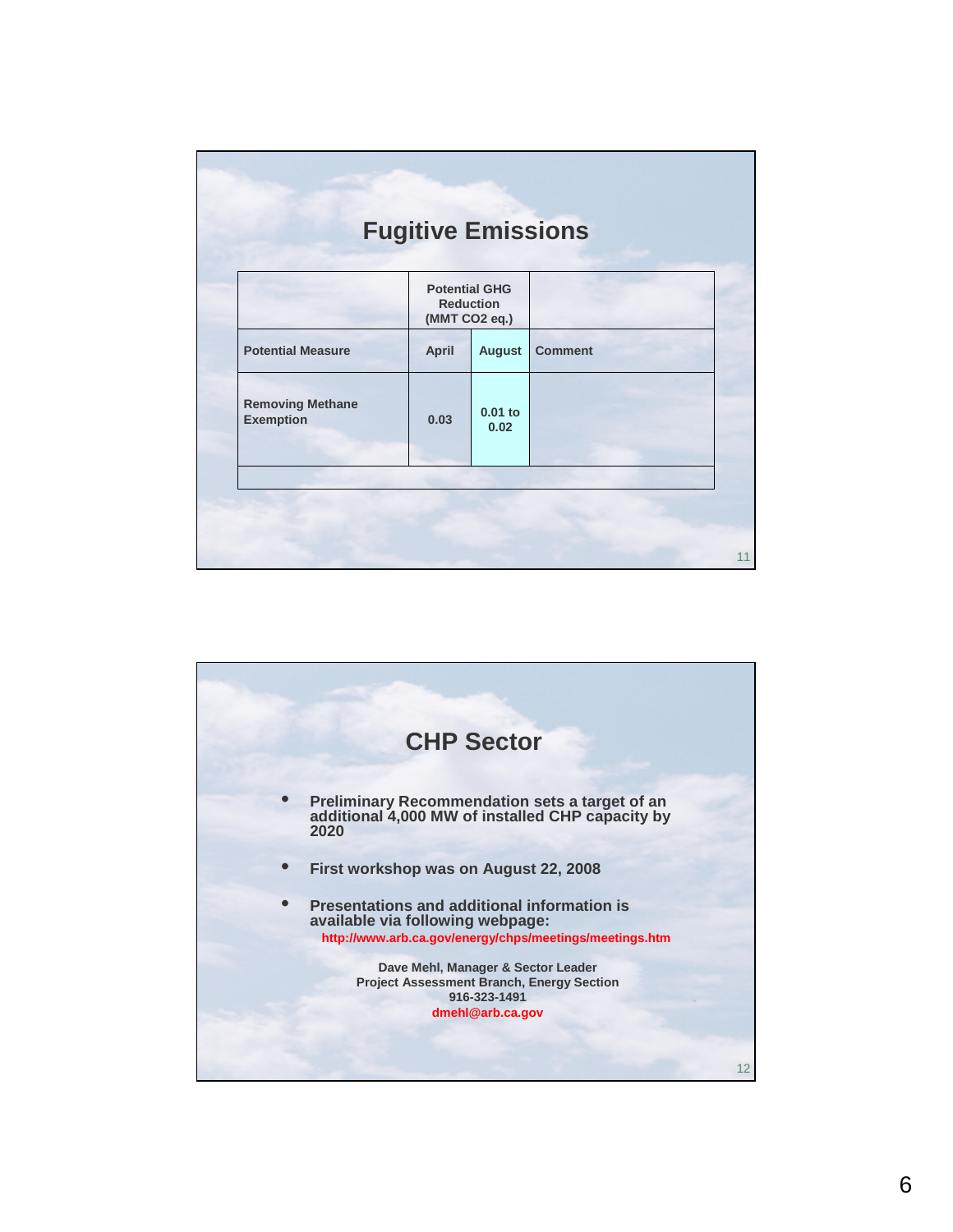## **Potential Measures That Were Not Considered in August**

| <b>Proposed in April</b>                                                                            |                                                                                                                                                                                                                                        |  |  |  |
|-----------------------------------------------------------------------------------------------------|----------------------------------------------------------------------------------------------------------------------------------------------------------------------------------------------------------------------------------------|--|--|--|
| <b>Potential Measure</b>                                                                            | Comment                                                                                                                                                                                                                                |  |  |  |
| Replace low efficiency units with<br>electrical heaters *                                           | Electrical heaters (from Combined cycle) are less<br>efficient than direct-fired heaters (~60% vs. >80%)<br>except for old/inefficient heaters.<br>* This measure is mutually exclusive of the other<br>measure for boilers & heaters. |  |  |  |
| Replace distillation with membrane<br>filtration                                                    | Effective for temperature <190F;<br>Maintenance intensive (1/2% of solids in the crude<br>will plug the membrane);<br>Doesn't fractionate; not applicable to crude<br>distillation.                                                    |  |  |  |
| Optimize carbon on regenerated catalyst<br>(CRC) ratio with CO boiler or incinerator                | <b>Mutually exclusive</b>                                                                                                                                                                                                              |  |  |  |
| <b>Heavy Oil Slurry-Catalyst Technology</b><br>(eliminates coke byproduct but requires<br>hydrogen) | Need additional hydrogen                                                                                                                                                                                                               |  |  |  |
| Replace turbine with simple cycle turbine<br>or combined cycle cogen                                | Not cost effective                                                                                                                                                                                                                     |  |  |  |
|                                                                                                     |                                                                                                                                                                                                                                        |  |  |  |

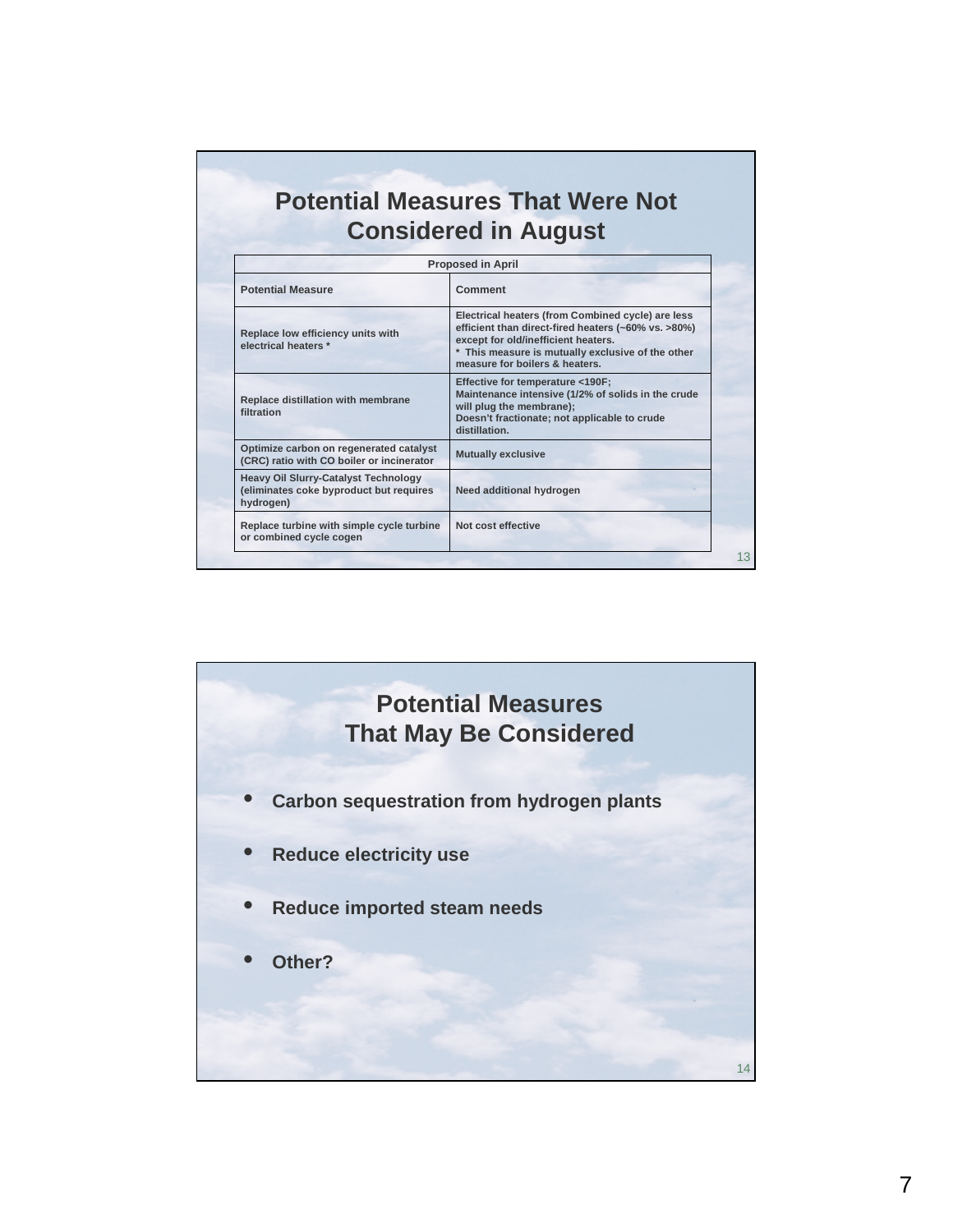